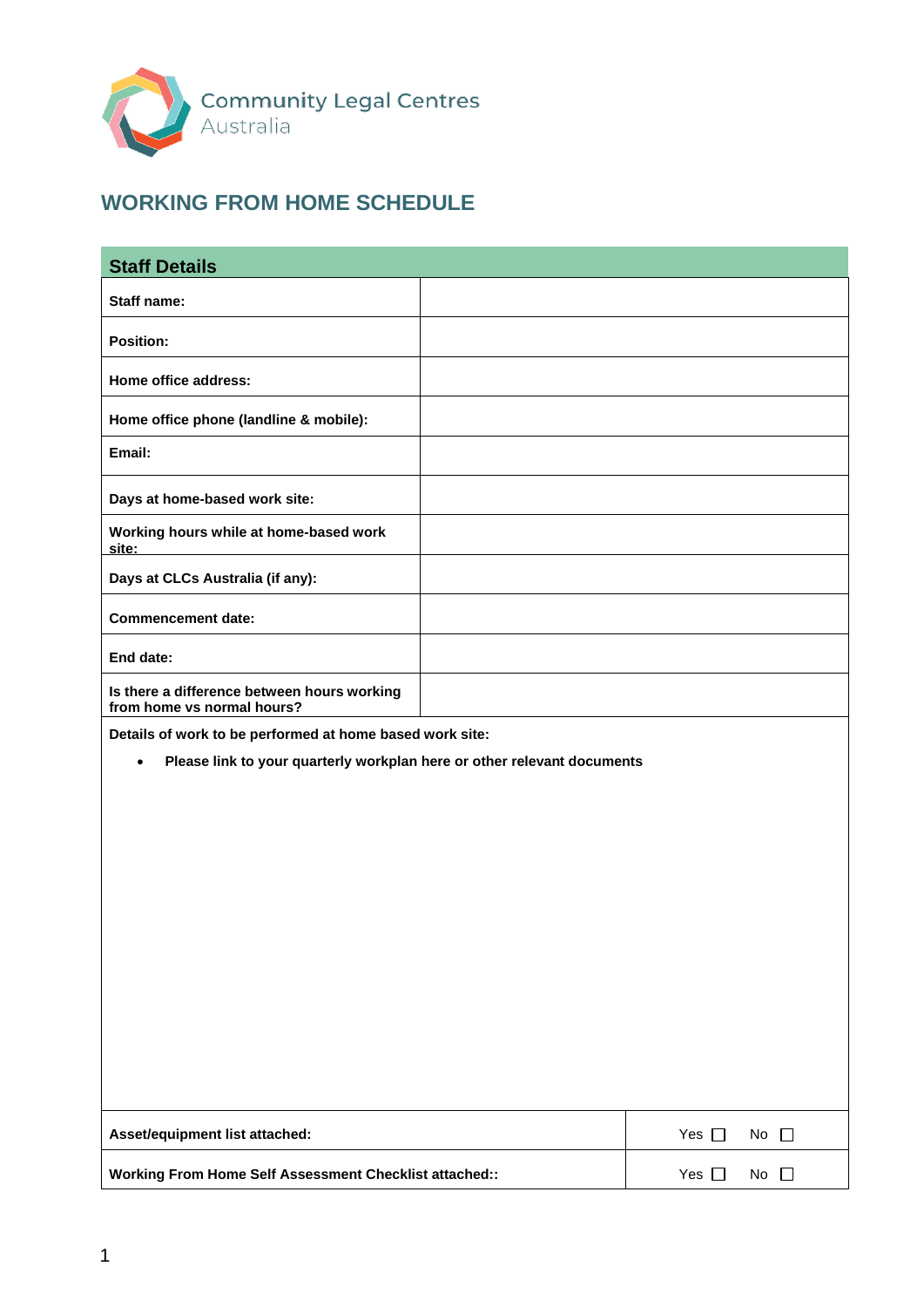

## **WORKING FROM HOME SELF ASSESSMENT CHECKLIST**

This checklist is to be completed by staff members intending to work from home. This checklist should be completed by the staff member applying to work from home and should be reviewed by the supervisor prior to the staff member commencing a working from home arrangement to determine if the home work area is appropriate and or if any equipment or furniture is required.

## **Staff Details**

| <b>Staff name:</b> |  |
|--------------------|--|
| Phone:             |  |
| Email:             |  |

| <b>Supervisor Details</b> |  |
|---------------------------|--|
| <b>Supervisor name:</b>   |  |
| Service:                  |  |
| Phone:                    |  |
| Email:                    |  |

| <b>Checklist</b>                                                                                                               |                                    |  |
|--------------------------------------------------------------------------------------------------------------------------------|------------------------------------|--|
| <b>Chair</b>                                                                                                                   |                                    |  |
| Easily adjusted from a seated position (seat back height & angle, seat height)                                                 | $\Box$ Yes $\Box$ No $\Box$ N/A    |  |
| Seat back is adjusted so the lumbar support of the chair supports the lower back                                               | $\Box$ Yes $\Box$ No $\Box$ N/A    |  |
| The forearms and wrists are parallel to the floor or angled down slightly when chair<br>height adjusted                        | $\Box$ Yes $\Box$ No $\Box$ N/A    |  |
| When chair height is adjusted appropriately, the feet are positioned on the ground                                             | $\Box$ Yes $\Box$ No $\Box$ N/A    |  |
| If feet are not positioned on the ground, a foot rest is provided.                                                             | Yes $\Box$ No $\Box$ N/A<br>$\Box$ |  |
| Seat back angle is adjusted so user is in an upright position when using keyboard                                              | $\Box$ Yes $\Box$ No $\Box$ N/A    |  |
| <b>Workstation/Desk</b>                                                                                                        |                                    |  |
| Desk is large enough for the completion of mixed tasks (computer and reading/writing)                                          | $\Box$ Yes $\Box$ No $\Box$ N/A    |  |
| (Australian Standard 4442:1997 advises this should be at least 1600mm x 800mm)                                                 |                                    |  |
| Desk is between 680mm and 735 mm high                                                                                          | $\Box$ Yes $\Box$ No $\Box$ N/A    |  |
| If desk is height adjustable - is this easily adjusted? Adjusted so forearms are parallel to<br>floor or angled down slightly? | $\Box$ Yes $\Box$ No $\Box$ N/A    |  |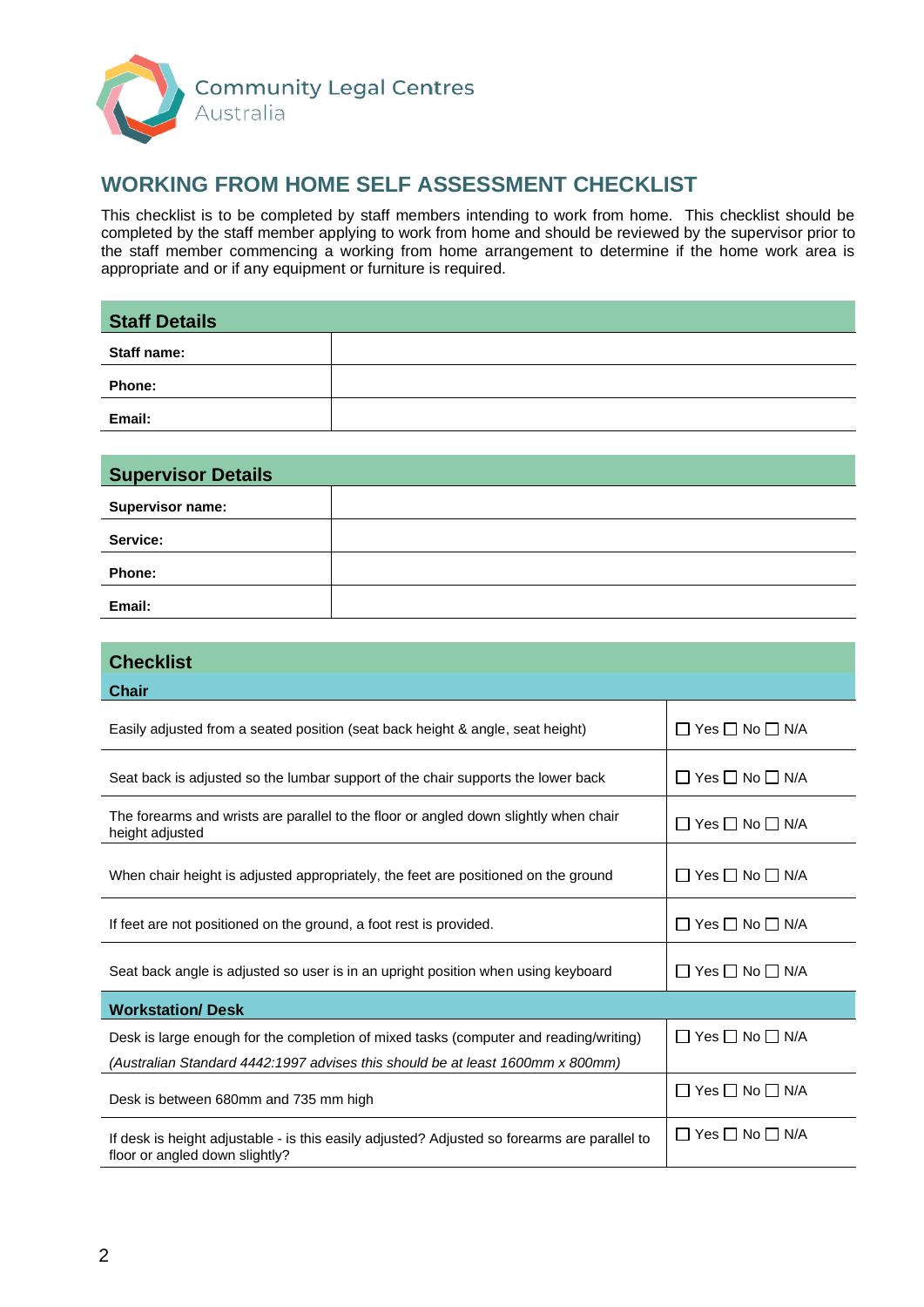

| Desk is designed so frequent trunk twisting / rotation is not required                                                                                                                          | $\Box$ Yes $\Box$ No $\Box$ N/A |  |
|-------------------------------------------------------------------------------------------------------------------------------------------------------------------------------------------------|---------------------------------|--|
| User is able to sit close to workstation without any impediment                                                                                                                                 | $\Box$ Yes $\Box$ No $\Box$ N/A |  |
| (Check that the desktop is thin, chair arms are not in the way, clear leg room)                                                                                                                 |                                 |  |
| If documents are regularly referred to, they can be positioned & supported (ie. use of<br>document holder, or desk slope) to avoid unnecessary neck movement (looking sideways /<br>downwards). | $\Box$ Yes $\Box$ No $\Box$ N/A |  |
| <b>Monitor</b>                                                                                                                                                                                  |                                 |  |
| Is positioned at approximately an arms distance when in an upright seated position                                                                                                              | $\Box$ Yes $\Box$ No $\Box$ N/A |  |
| Is positioned at an appropriate height (neck remains in a neutral position - not required to<br>look upwards or downwards to view monitor)                                                      | $\Box$ Yes $\Box$ No $\Box$ N/A |  |
| If using a laptop, this is either raised, or positioned on a docking station                                                                                                                    | $\Box$ Yes $\Box$ No $\Box$ N/A |  |
| Monitor is positioned away from direct light sources and is free from glare / reflection                                                                                                        | $\Box$ Yes $\Box$ No $\Box$ N/A |  |
| <b>Keyboard and mouse</b>                                                                                                                                                                       |                                 |  |
|                                                                                                                                                                                                 |                                 |  |
| Elbows remain close to side of body when keyboard and mouse are utilised                                                                                                                        | $\Box$ Yes $\Box$ No $\Box$ N/A |  |
| Mouse is at the same level as the keyboard                                                                                                                                                      | $\Box$ Yes $\Box$ No $\Box$ N/A |  |
| Separate keyboard and mouse is used if utilising laptop computer for extended periods                                                                                                           | $\Box$ Yes $\Box$ No $\Box$ N/A |  |
| <b>Work environment</b>                                                                                                                                                                         |                                 |  |
| Lighting is adequate (able to read / refer to documentation without eye strain)                                                                                                                 | $Yes \Box No \Box N/A$          |  |
| Noise levels are not distracting from task concentration                                                                                                                                        | $Yes \Box No \Box N/A$          |  |
| Ventilation (natural or artificial) is adequate                                                                                                                                                 | $\Box$ Yes $\Box$ No $\Box$ N/A |  |

٦